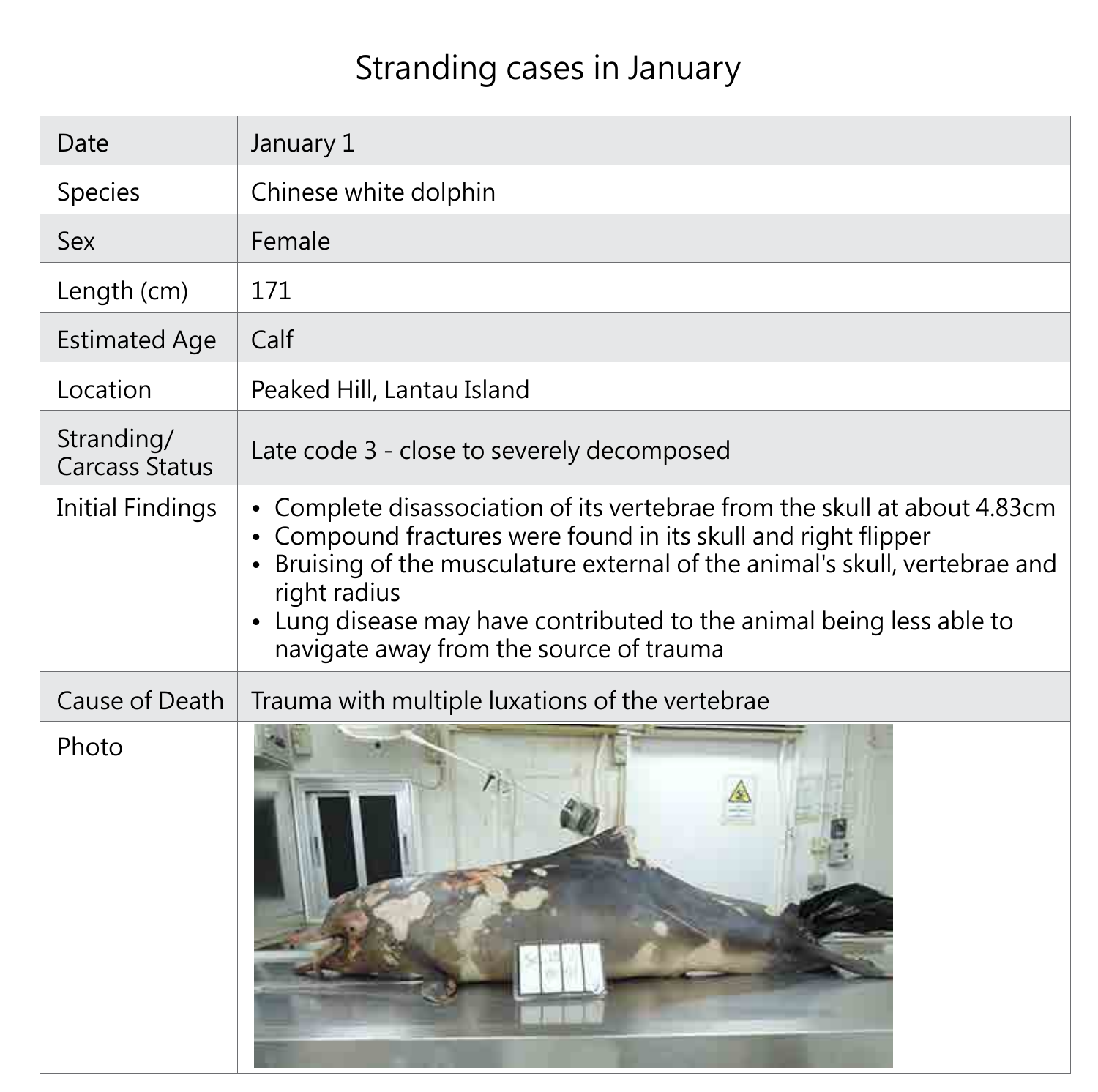| Date                                | January 16                                                                                                                                                                                                                                                                                                                                                                                                                                                                                                                                                                                                                                                                                                                                    |
|-------------------------------------|-----------------------------------------------------------------------------------------------------------------------------------------------------------------------------------------------------------------------------------------------------------------------------------------------------------------------------------------------------------------------------------------------------------------------------------------------------------------------------------------------------------------------------------------------------------------------------------------------------------------------------------------------------------------------------------------------------------------------------------------------|
| Species                             | Chinese white dolphin                                                                                                                                                                                                                                                                                                                                                                                                                                                                                                                                                                                                                                                                                                                         |
| Sex                                 | Male                                                                                                                                                                                                                                                                                                                                                                                                                                                                                                                                                                                                                                                                                                                                          |
| Length (cm)                         | 234                                                                                                                                                                                                                                                                                                                                                                                                                                                                                                                                                                                                                                                                                                                                           |
| <b>Estimated Age</b>                | Adult                                                                                                                                                                                                                                                                                                                                                                                                                                                                                                                                                                                                                                                                                                                                         |
| Location                            | January 16: Found injured around the waters off Lantau Island<br>February 6: Recovered at the shallow waters in Lantau Shek Pik area and<br>was transferred to Ocean Park rehabilitation facilities for detailed clinical<br>examination and treatment                                                                                                                                                                                                                                                                                                                                                                                                                                                                                        |
| Stranding/<br><b>Carcass Status</b> | Code $1$ – live stranding                                                                                                                                                                                                                                                                                                                                                                                                                                                                                                                                                                                                                                                                                                                     |
| <b>Initial Findings</b>             | The health condition of "Hope" deteriorated on February 10. Veterinarian<br>euthanised him to end his suffering.<br>Findings from necropsy:<br>• There were a few deep transversal wounds on its tail stock, extending<br>posterior to its dorsal fin towards its tail area. The first wound was 5cm<br>deep; second wound was 4cm deep, and the third wound was 10 cm deep.<br>The forth wound was 14cm deep and deemed very serious with three<br>exposed and infected vertebrae<br>• Blubber was very thin, showing that the dolphin was relatively weak and<br>thin. His weight was approximately 50kg (or over 20%) less than what it<br>should have been for his estimated age and length<br>• Pulmonary edema and various inflammation |
| Cause of Death                      | The health condition deteriorated, veterinarian conducted euthanasia to<br>end his suffering                                                                                                                                                                                                                                                                                                                                                                                                                                                                                                                                                                                                                                                  |
| Photo                               |                                                                                                                                                                                                                                                                                                                                                                                                                                                                                                                                                                                                                                                                                                                                               |

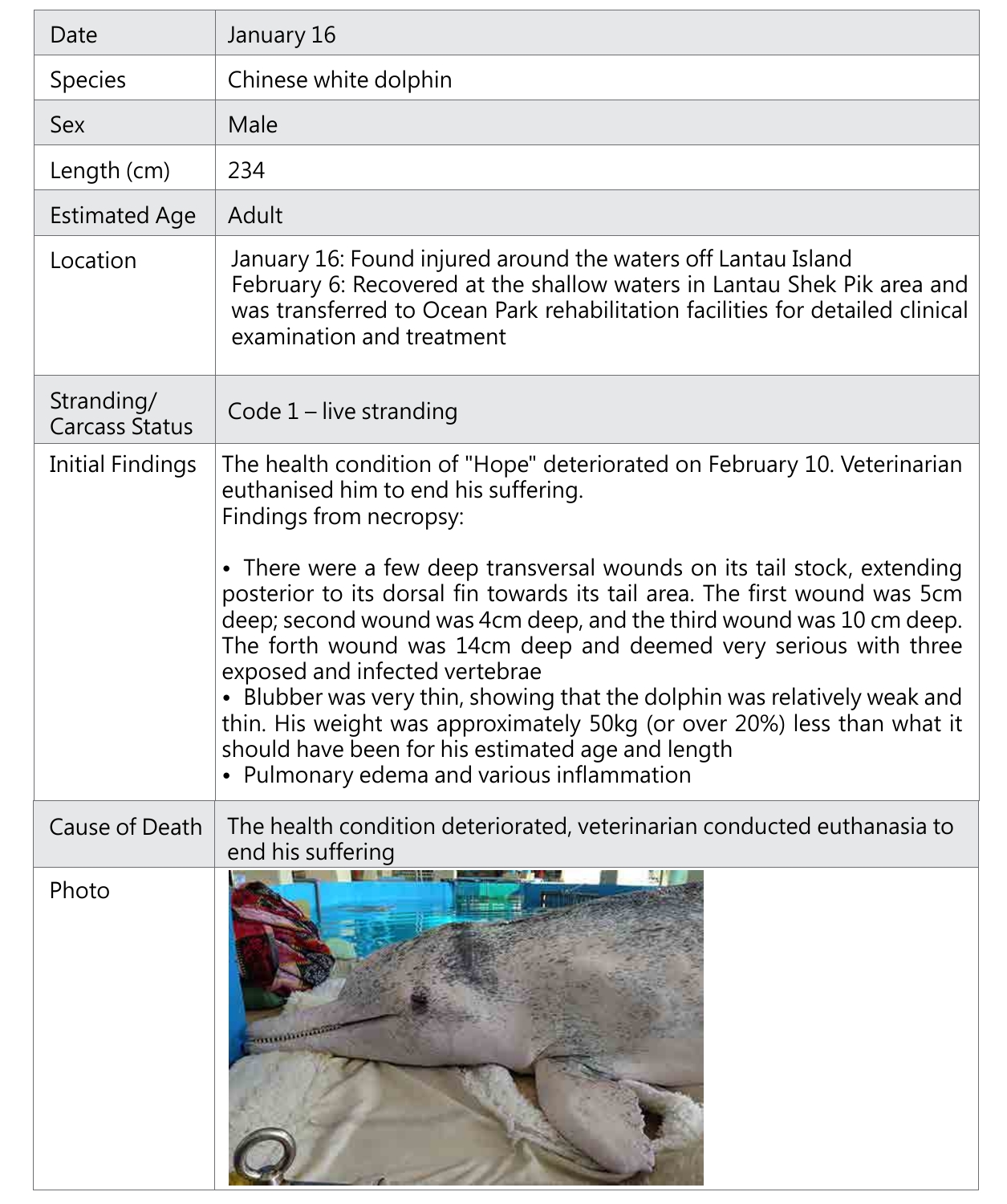| Date                                | January 21                                                                                      |
|-------------------------------------|-------------------------------------------------------------------------------------------------|
| <b>Species</b>                      | Finless porpoise                                                                                |
| <b>Sex</b>                          | Female                                                                                          |
| Length (cm)                         | 117                                                                                             |
| <b>Estimated Age</b>                | Juvenile                                                                                        |
| Location                            | Ham Tin Wan, Sai Kung                                                                           |
| Stranding/<br><b>Carcass Status</b> | Code 2 – fresh carcass                                                                          |
| <b>Initial Findings</b>             | • Many firm masses were four<br>· Gastric intestinal tract was e<br>• Enlarged adrenaline gland |
| <b>Cause of Death</b>               | Suspect pneumonia or other p                                                                    |
| Photo                               |                                                                                                 |

### nd within the lungs empty

## pulmonary disease